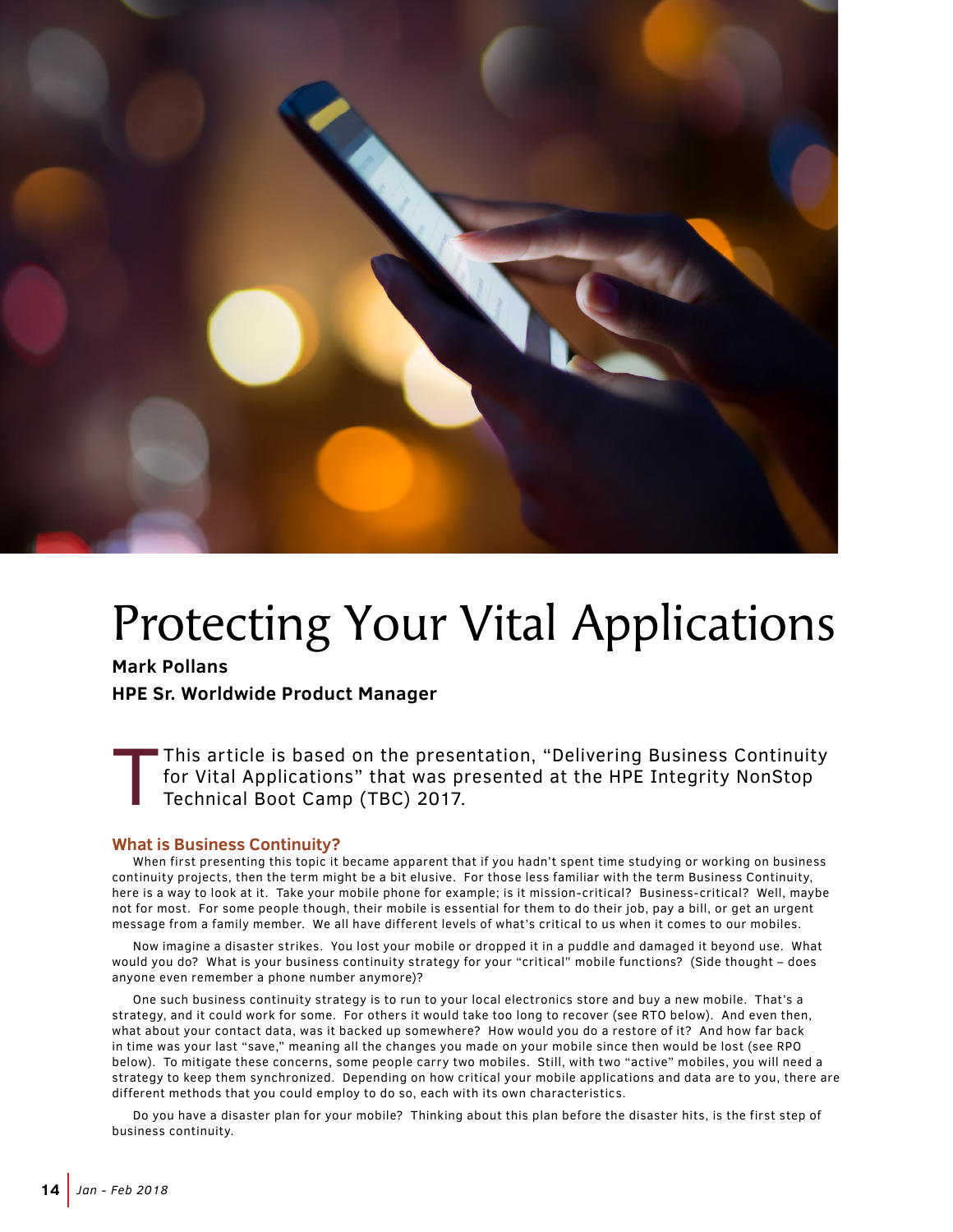#### **Business Continuity Planning Begins with a Business Impact Analysis**

As with your mobile, proper business continuity planning is often overlooked. Continuity planning begins with a business impact analysis to determine the potential effects of an outage of each vital application. A vital application is any mission-critical application that if unavailable, could result in a loss of revenue, a tarnished business reputation, lost productivity, or regulatory violations.

The criticality of applications can change over time as business processes and needs change. An application that was not mission-critical last year may be mission-critical today. (After all, how important was that first mobile phone as compared to today?) Therefore, the business impact analysis should be reassessed at least every one to two years.

#### **The Costs of Outages**

Disasters happen more often than you may think; 95% of enterprises have experienced at least one unplanned data center outage in the last two years. During that time, the typical financial services business experienced 1.8 complete data center outages; and those in the healthcare industry experienced three such outages.<sup>1</sup>

The real costs of an outage can be significant. IDC estimates an average downtime cost of about \$1.7 million per hour. IDC also notes that some outages can reach up to \$10 million per hour! The average outage duration is 90 minutes, with some outages lasting 24 hours or more! Adding to this cost is the reputational damage to the company as news of the outage can spread very rapidly through today's social media.<sup>2</sup>

#### **RTO and RPO**

The key elements of a business impact analysis are the Recovery Time Objective (RTO) and the Recovery Point Objective (RPO). These two terms provide a common framework to express requirements and objectives of a business continuity strategy and plan (Figure 1). RTO is the maximum acceptable time for recovery from an outage. It is the time it takes for an application or business process to be restored after a disruption. If the outage goes beyond the RTO, unacceptable consequences associated with a break in business continuity should be expected. On the other hand, as RTO approaches zero, the effects of an outage become less visible to the end users.

RPO is the maximum amount of data loss due to an outage. It is the data that has been generated between the last backup of data and the outage. It is often based on the average value of a transaction. However, in certain cases, no data loss is acceptable. For example, if a loss of data could result in the loss of life or limb, then that data absolutely must be protected.



#### **Business Continuity Planning is a Strategic Imperative**

"Critical applications" range from business-critical applications to mission-critical applications (Figure 2). Businesscritical applications and data are necessary to run the business. Mission-critical applications and data are so valuable that any outage affecting them would be catastrophic. Critical applications can be at either end or in between.



Business continuity planning begins with the realization that it is not if, but when, a disaster will happen. Not all applications are critical. However, each critical application must be evaluated to determine what RTO and RPO are required in order to keep the business functioning. Here are some questions to ask when trying to place a particular application on the Critical Application Continuum: What is the potential lost revenue? What is the potential lost productivity? What are the potential lost business functions? What is the impact on customers? What are the legal and compliance issues? Since the needs of businesses change over time and applications evolve, this evaluation must be reassessed periodically.

Once an application's criticality has been assessed, a business continuity strategy then can be tailored to meet the required RTO and RPO objectives.Once an application's criticality has been assessed, a business continuity strategy can then be tailored for it to meet the required RTO and RPO objectives.

1 Fingers Crossed? Or What is Your Business Continuity Plan for the Inevitable, Gravic, Inc., 2015 (original source Ponemon Institute). 2 High-Value Business Applications on x86: The Need for True Fault-Tolerant Systems, IDC, May, 2015.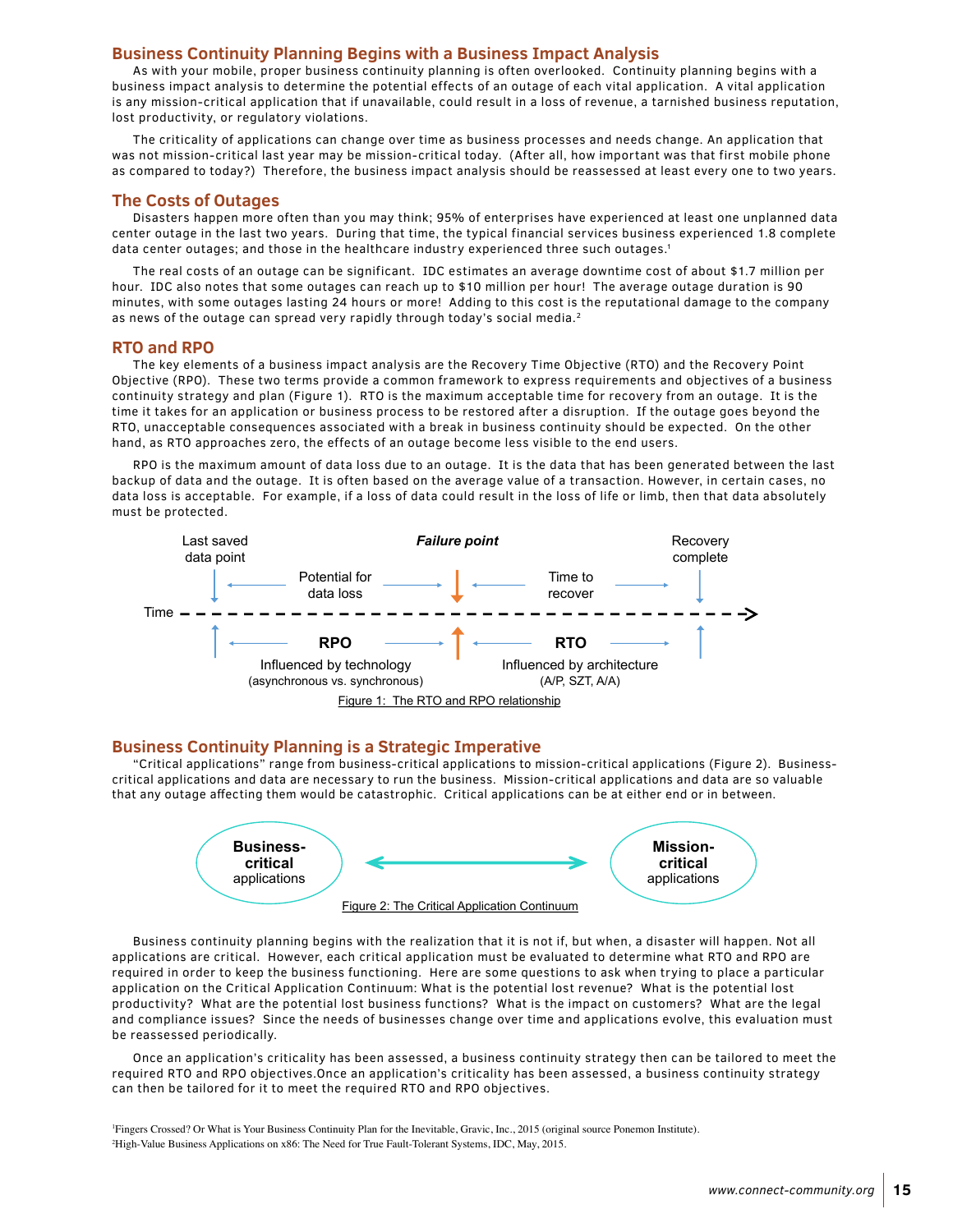### **Approaches to Business Continuity**

Whatever approach is taken with the system architecture to provide the required availability for an application, at the very least, it should be geographically dispersed to survive local and regional disastrous events such as floods, fires, and earthquakes.

Here are three fundamental business continuity architectures described that provide a range of RTOs and RPOs:

- **• Active/Passive systems using uni-directional data replication to maintain the passive (backup) system in synchronization with the active system.**
- **• Active/almost Active systems, also known as Sizzling-Hot-Takeover systems (SZT), which are active/active systems with the application running on both of the systems, but only processing transactions on one.**
- **• Active/Active systems, in which both (or all) systems are actively processing transactions. Their databases are kept synchronized via bi-directional replication.**

#### **Active/Passive Systems**

An Active/Passive system is the classic disaster recovery solution. It is the minimally acceptable business continuity architecture for either businesscritical or mission-critical applications.3

All transactions are executed on the active system, and changes to its database are replicated to the backup (or passive) system (Figure 3). The capacity of the backup system is mostly unused (unless other applications or read-only query/ reporting functions are running on it).When a failover occurs, applications must be started on the backup system and the system tested before users can be connected to it. During this time, which could range from minutes to hours, the application is unavailable to the users.





Failover testing generally requires an outage of the application on the active system. Therefore, failover testing is often not performed, or not performed to the fullest extent. Thus, there is a high risk that the backup system cannot be brought online when needed – this is known as a failover fault. Consequently, it is common practice to attempt to revive the original active system first, often resulting in lengthening the overall outage.

#### **Sizzling-Hot Takeover Systems**

If an application cannot run in a distributed Active/Active environment, many of the advantages of an Active/Active architecture can still be achieved by running it in an SZT environment. In this architecture, the servers are configured as an Active/Active solution, but the application performs data changes on the active server only. On the standby server, the application is active, but is not performing data changes (Figure 4). The standby server's database is kept synchronized with the active server via data replication. If the active server fails, all that is required is to reroute transactions to the standby server and transaction processing continues uninterrupted.

Because the standby server has all the applications up and running and the database open for read/write access, it is easy to send test transactions at any time to verify that it is fully operational, which is a notable advantage over the Active/Passive architecture. Thus, when the need for a takeover arises, it is a known-working system and will not experience failover faults.



Figure 4: A Sizzling-Hot-Takeover Architecture

#### **Active/Active Systems**

In an Active/Active environment, applications are active on all systems, and transactions can be sent to any system in the application network. Changes to the database in one system are replicated to all other systems via bi-directional replication to keep the databases synchronized (Figure 5).

Thus, the application has continuous availability even in the event of a system outage. If a system fails, all succeeding transactions are simply routed to surviving servers. Users connected to the surviving system(s) are not even aware that any outage has occurred.

Active/Active systems are more difficult to implement than Active/Passive systems. Some applications cannot run in a distributed environment (i.e., if the application assigns incremental invoice numbers from a memory-based counter).

3 Although this is a bold statement to make in light of other recovery technologies such as virtual tape backup and restore, the recovery profiles of such approaches are so long and the data loss potential is so great that the applications being protected do not fit into the typical business-critical or mission-critical RTO and RPO categories.